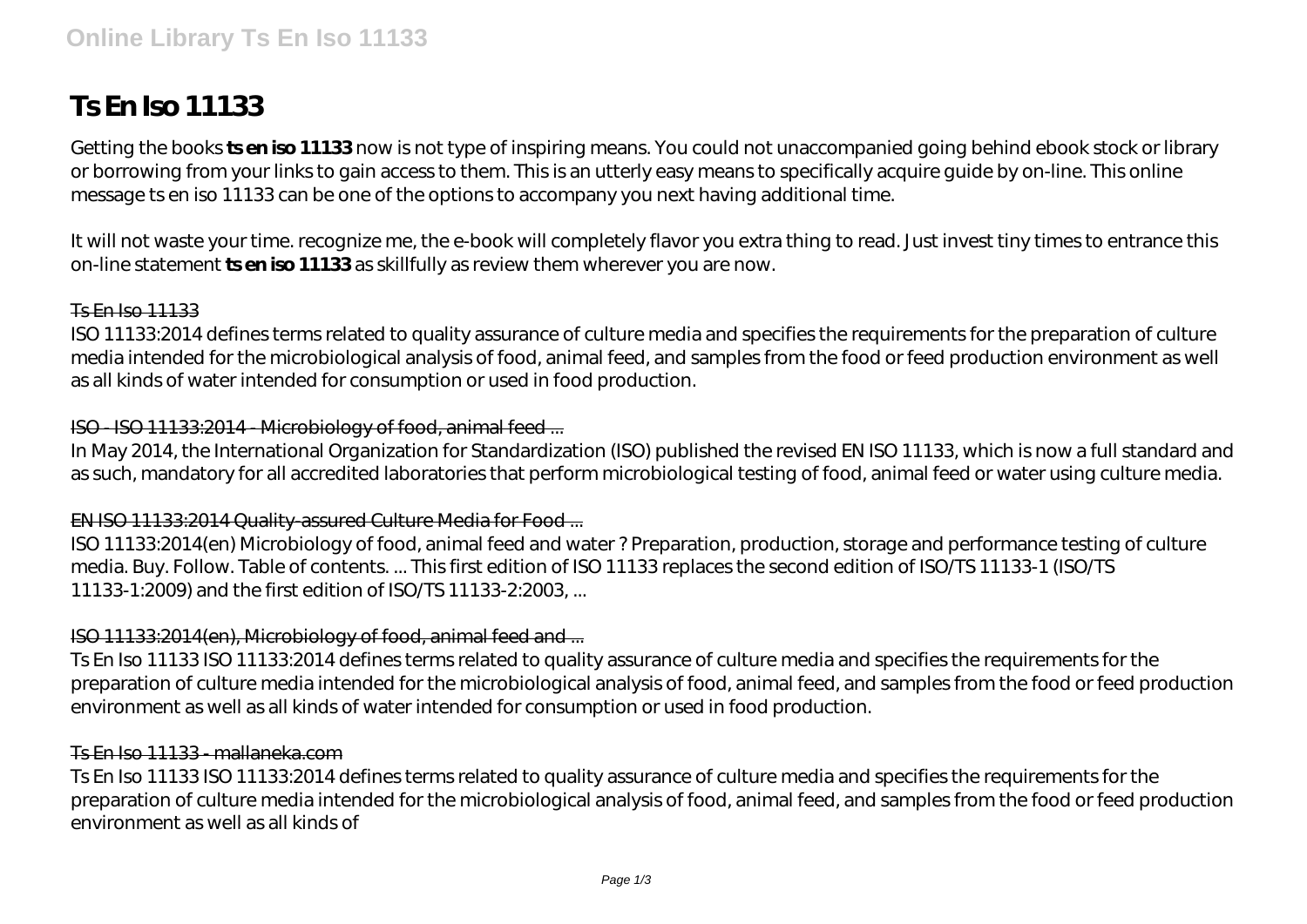## Ts En Iso 11133 - jalan.jaga-me.com

BS EN ISO 11133:2014+A2:2020 defines terms related to quality assurance of culture media and specifies the requirements for the preparation of culture media intended for the microbiological analysis of food, animal feed, and samples from the food or feed production environment as well as all kinds of water intended for consumption or used in food production.

## BS EN ISO 11133:2014+A2:2020 - Techstreet

Abstract ISO/TS 11133-1:2009 provides the general terminology related to quality assurance and specifies the minimum requirements for the preparation of culture media to be used for the microbiological analysis of products intended for human consumption or animal feeding.

# ISO - ISO/TS 11133-1:2009 - Microbiology of food and ...

Ts En Iso 11133 ISO 11133:2014 defines terms related to quality assurance of culture media and specifies the requirements for the preparation of culture media intended for the microbiological analysis of food, animal feed, and Ts En Iso 11133 - flyingbundle.com Ts En Iso 11133 - store.fpftech.com

## Ts En Iso 11133 - dreiss.be

Ts En Iso 11133 ISO 11133:2014 defines terms related to quality assurance of culture media and specifies the requirements for the preparation of culture media intended for the microbiological analysis of food, animal feed, and Ts En Iso 11133 - flyingbundle.com

## Ts En Iso 11133 - auditthermique.be

Ts En Iso 11133 - flyingbundle.com message ts en iso 11133 can be one of the options to accompany you like having other time. Ts En Iso 11133 - code.gymeyes.com Get Free Ts En Iso 11133 It is coming again, the new heap that this site has. To utter your curiosity, we have enough money the favorite ts en iso 11133 photo album as the other today.

## Ts En Iso 11133 - mentalidadedecrescimento.com.br

ISO/TS 11133-2:2003 sets criteria and methods for the performance testing of culture media.

# ISO - ISO/TS 11133-2:2003 - Microbiology of food and ...

dd cen iso/ts 11133-2 : 2003 : microbiology of food and animal feeding stuffs - guidelines on preparation and production of culture media part 2: practical guidelines on performance testing of culture media: une en iso 13720 : 2011 : meat and meat products - enumeration of presumptive pseudomonas spp. uni en iso 6887-5 : 2010

# ISO TS 11133-1 : 2009 MICROBIOLOGY OF FOOD AND ANIMAL ...

bs en iso 11731 - water quality - enumeration of legionella: 14/30315993 dc : 0: bs en iso 11290-2 - microbiology of the food chain -